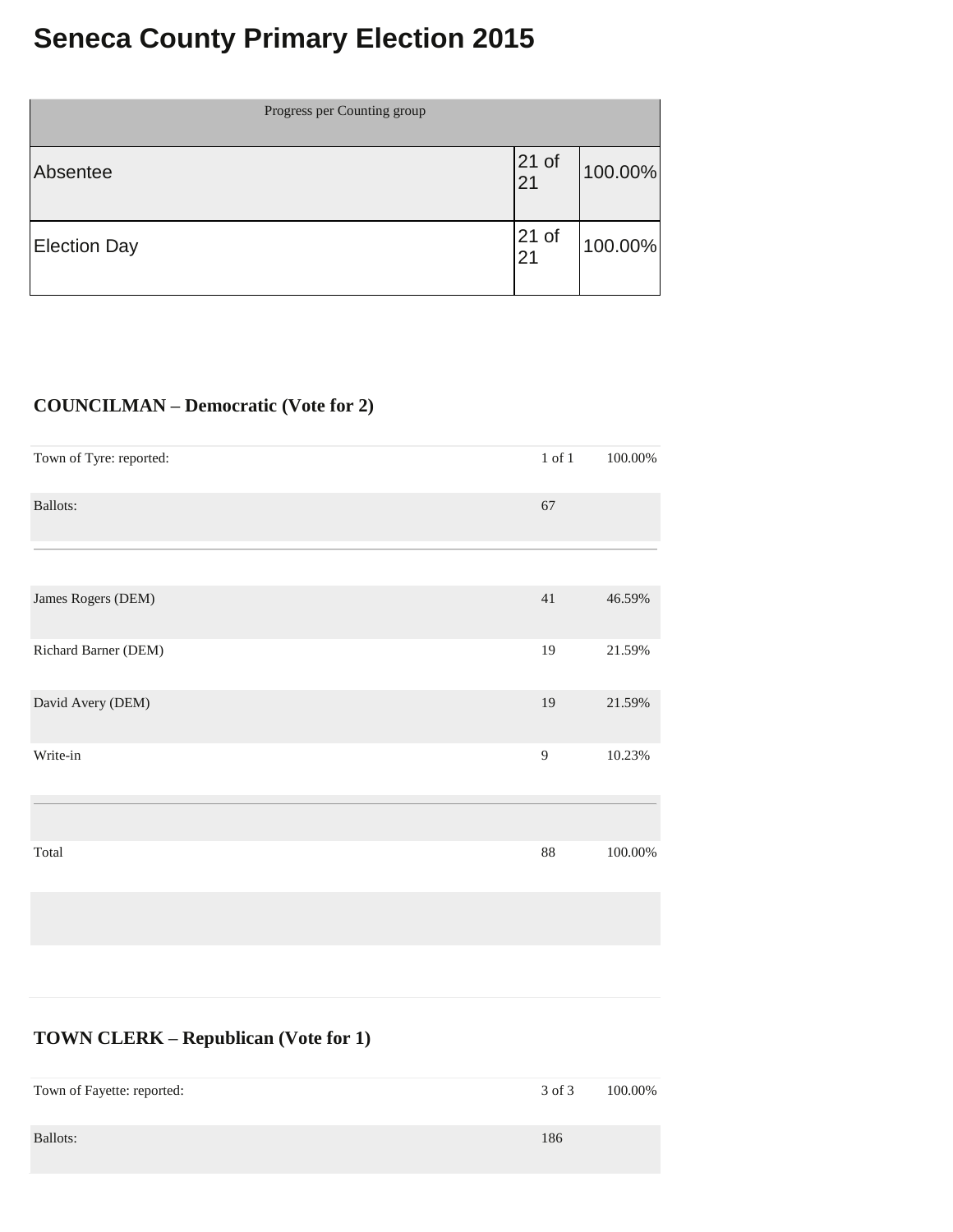| Katie Nelson (REP) | 53           | 28.49%   |
|--------------------|--------------|----------|
| Cindy Brown (REP)  | 133          | 71.51%   |
| Write-in           | $\mathbf{0}$ | $0.00\%$ |
|                    |              |          |
| Total              | 186          | 100.00%  |
|                    |              |          |

## **TOWN SUPERVISOR – Republican (Vote for 1)**

| Town of Junius: reported: | $1$ of $1$   | 100.00%  |
|---------------------------|--------------|----------|
| Ballots:                  | 67           |          |
|                           |              |          |
| Todd Merkley (REP)        | 27           | 40.30%   |
| Greg Wadhams (REP)        | 40           | 59.70%   |
| Write-in                  | $\mathbf{0}$ | $0.00\%$ |
|                           |              |          |
| Total                     | 67           | 100.00%  |

## **SUPERINTENDENT OF HIGHWAYS – Republican (Vote for 1)**

| Town of Romulus: reported: | 3 of 3 | 100.00% |
|----------------------------|--------|---------|
| Ballots:                   | 89     |         |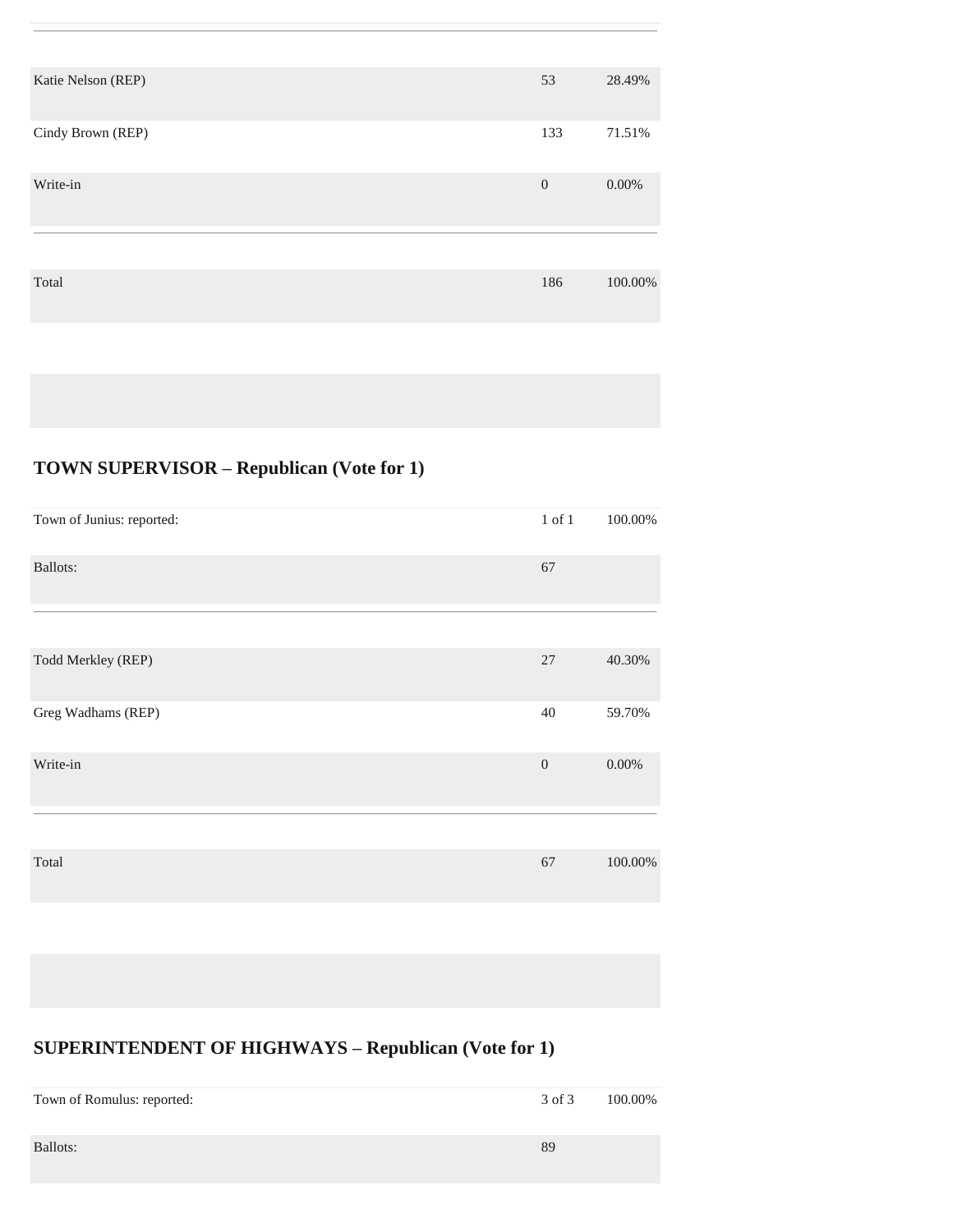| Daryl Morrell (REP) | 61             | 68.54%   |
|---------------------|----------------|----------|
| Len Carlsen (REP)   | 28             | 31.46%   |
| Write-in            | $\overline{0}$ | $0.00\%$ |
|                     |                |          |
| Total               | 89             | 100.00%  |
|                     |                |          |

## **TOWN SUPERVISOR – Republican (Vote for 1)**

| Town of Seneca Falls: reported: | 8 of 8       | 100.00% |
|---------------------------------|--------------|---------|
| Ballots:                        | 438          |         |
|                                 |              |         |
| Donald Earle (REP)              | 150          | 34.64%  |
| Gregory Lazzaro (REP)           | 282          | 65.13%  |
| Write-in                        | $\mathbf{1}$ | 0.23%   |
|                                 |              |         |
| Total                           | 433          | 100.00% |

## **SUPERINTENDENT OF HIGHWAYS – Republican (Vote for 1)**

| Town of Seneca Falls: reported: | 8 of 8 | 100.00% |
|---------------------------------|--------|---------|
| Ballots:                        | 438    |         |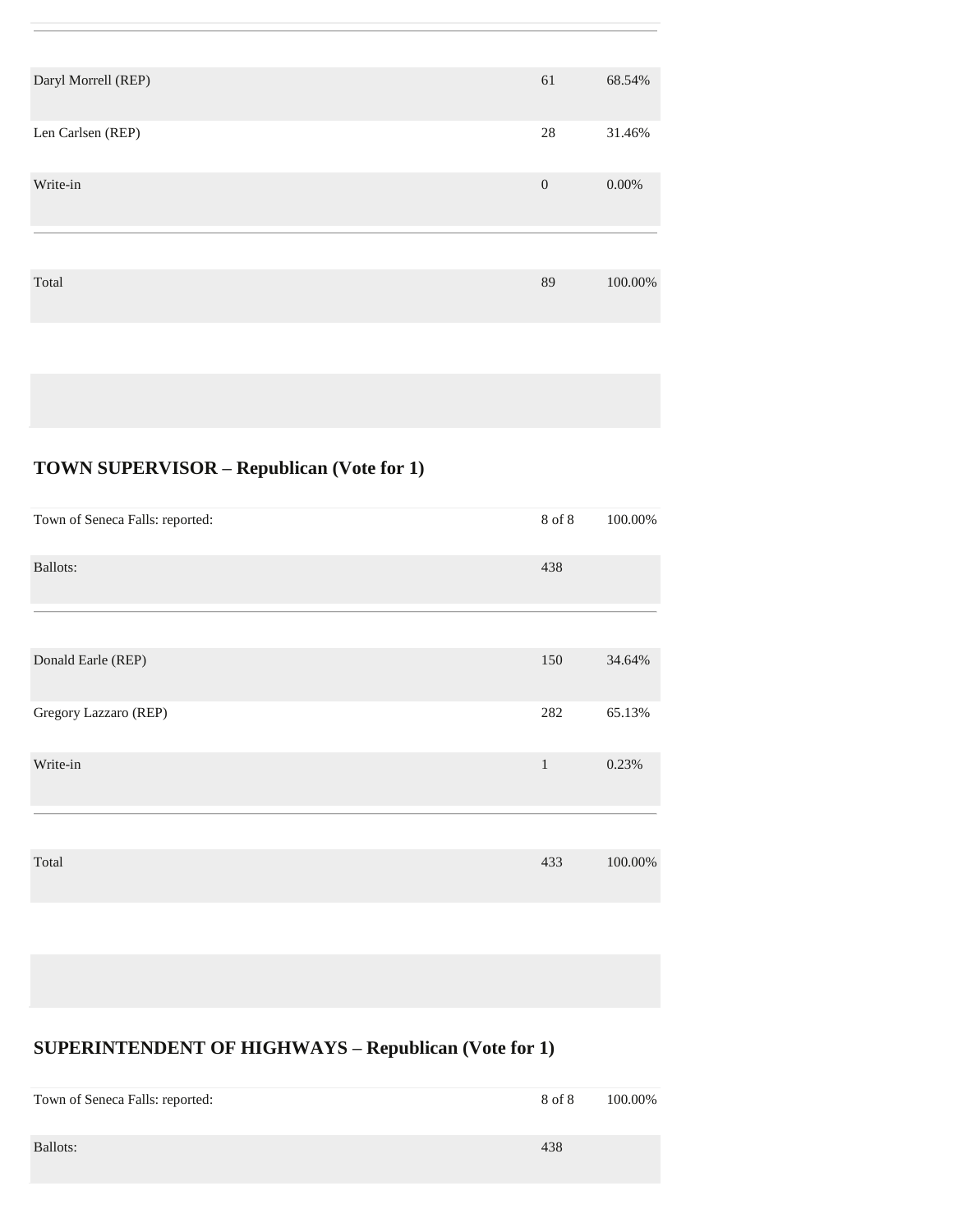| Randall Dove (REP)  | 149          | 37.16%   |
|---------------------|--------------|----------|
| Dennis Verkey (REP) | 252          | 62.84%   |
| Write-in            | $\mathbf{0}$ | $0.00\%$ |
|                     |              |          |
| Total               | 401          | 100.00%  |
|                     |              |          |

# **TOWN CLERK – Republican (Vote for 1)**

| Town of Tyre: reported:  | $1$ of $1$     | 100.00%  |
|--------------------------|----------------|----------|
| Ballots:                 | 155            |          |
|                          |                |          |
| Elizabeth Sutterby (REP) | 91             | 60.26%   |
| Ann Heizmann (REP)       | 60             | 39.74%   |
| Write-in                 | $\overline{0}$ | $0.00\%$ |
|                          |                |          |
| Total                    | 151            | 100.00%  |
|                          |                |          |

# **COUNCILMAN – Republican (Vote for 2)**

| Town of Tyre: reported: | $1$ of $1$ | 100.00% |
|-------------------------|------------|---------|
| Ballots:                | 155        |         |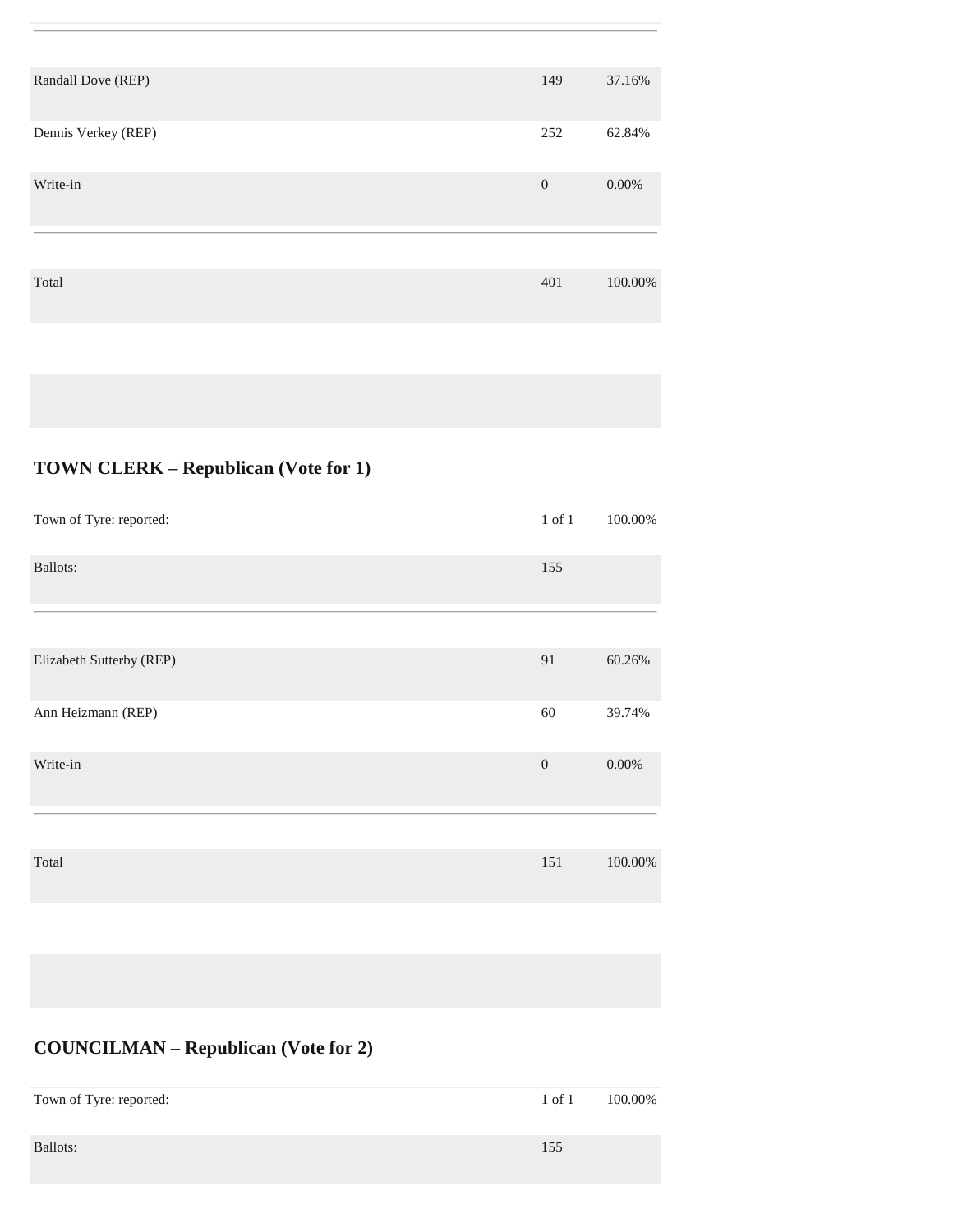| Jon Paul Partee (REP)  | 52           | 18.51%  |
|------------------------|--------------|---------|
| Russell Smith (REP)    | 70           | 24.91%  |
| Kenneth Sutterby (REP) | 89           | 31.67%  |
| Tina Macdonald (REP)   | 69           | 24.56%  |
| Write-in               | $\mathbf{1}$ | 0.36%   |
|                        |              |         |
| Total                  | 281          | 100.00% |
|                        |              |         |

## **MEMBER OF COUNTY COMMITTEE – Republican (Vote for 2)**

| Town of Tyre: reported: | $1$ of $1$ | 100.00% |
|-------------------------|------------|---------|
| Ballots:                | 155        |         |
|                         |            |         |
| Ann Heizmann (REP)      | 62         | 24.51%  |
| Desiree Dawley (REP)    | $70\,$     | 27.67%  |
| Patsy Amidon (REP)      | 76         | 30.04%  |
| Write-in                | 45         | 17.79%  |
|                         |            |         |
| Total                   | 253        | 100.00% |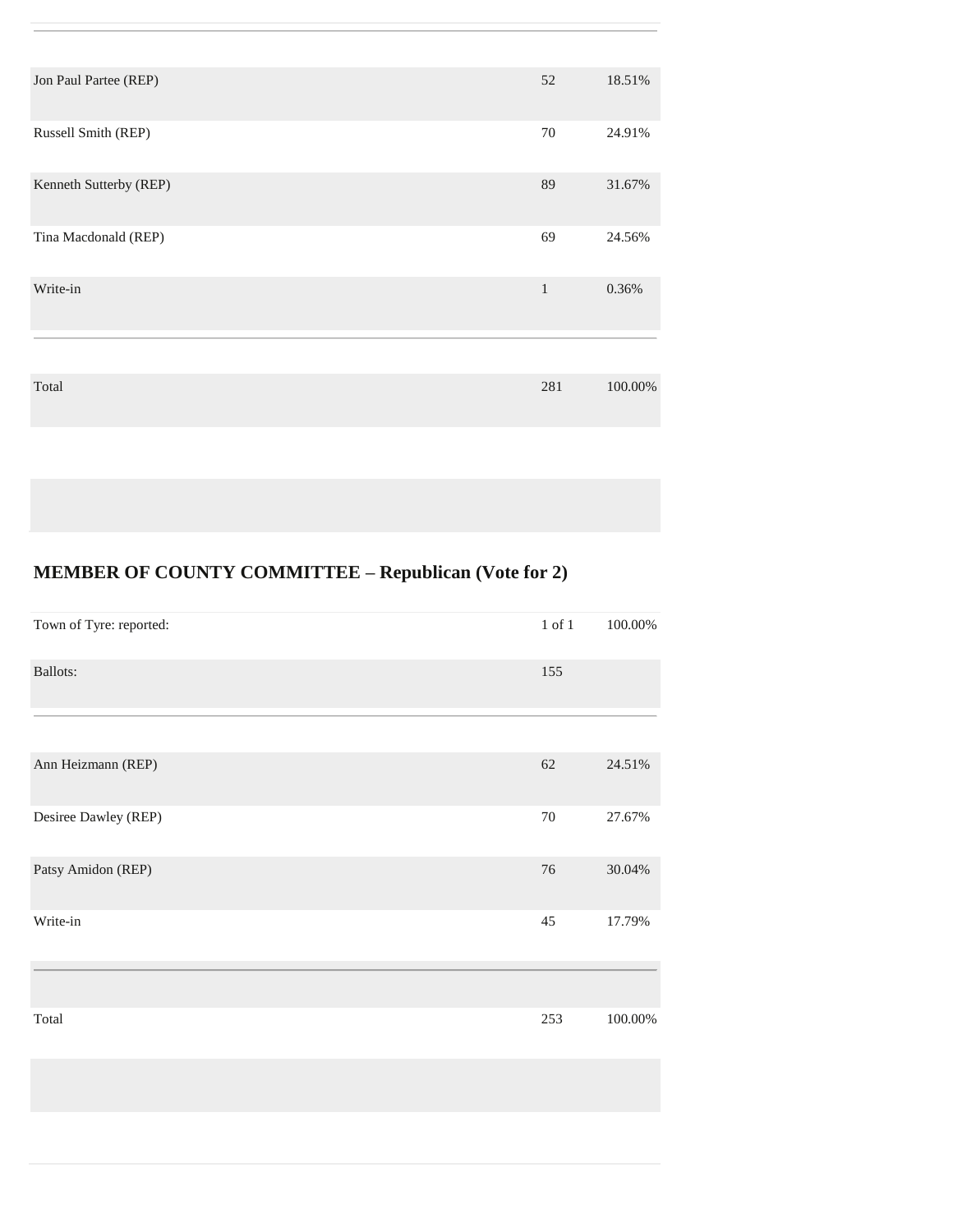### **COUNTY SUPERVISOR – Republican (Vote for 2)**

| Town of Waterloo: reported: | 5 of 5  | 100.00%    |
|-----------------------------|---------|------------|
| Ballots:                    | $210\,$ |            |
|                             |         |            |
| Robert Shipley, Jr. (REP)   | 128     | 37.32%     |
| Don Trout (REP)             | 124     | 36.15%     |
| Colby O'Brien (REP)         | 90      | 26.24%     |
| Write-in                    | $\,1$   | 0.29%      |
|                             |         |            |
| Total                       | 343     | $100.00\%$ |
|                             |         |            |

### **COUNCILMAN – Republican (Vote for 2)**

| Town of Waterloo: reported: | 5 of 5         | 100.00% |
|-----------------------------|----------------|---------|
| Ballots:                    | 210            |         |
|                             |                |         |
| Michael Enslow (REP)        | 113            | 33.63%  |
| Robert McGill, Jr. (REP)    | 96             | 28.57%  |
| Michael Pfeiffer (REP)      | 125            | 37.20%  |
| Write-in                    | $\overline{2}$ | 0.60%   |
|                             |                |         |
| Total                       | 336            | 100.00% |